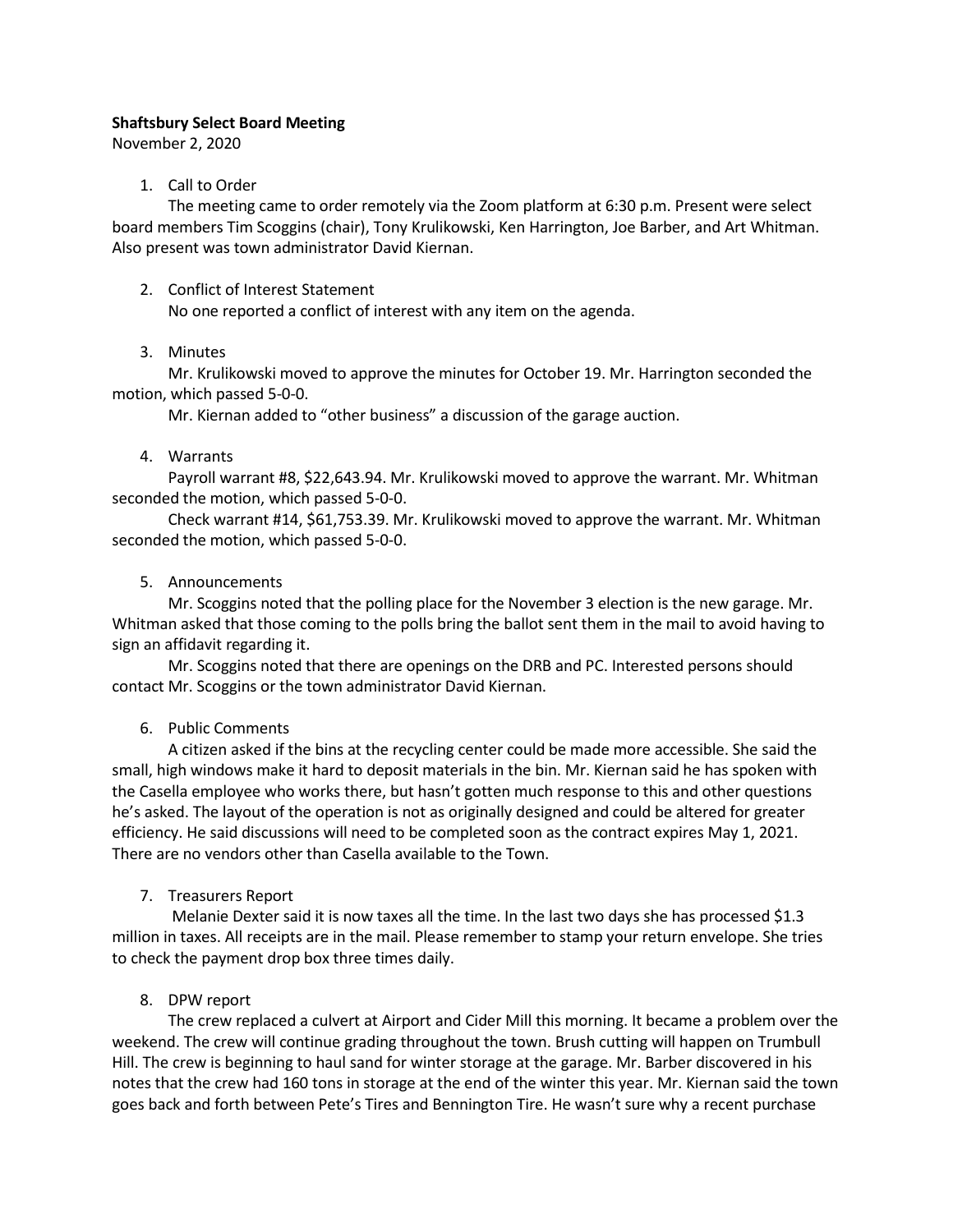chose Pete's over Bennington Tire. Mr. Whitman said he hoped the town could shop locally as much as possible. Mr. Harrington asked how much salt was saved by storing it inside.

#### 9. Dog Kennel bylaw

Mr. Scoggins reported that the Planning Commission, at the request of the Select Board, has proposed a kennel bylaw. Mr. Scoggins outlined its major provisions: conditional use, 5-acre lot minimum, and 100' setback. In order to place the item on the March 2021 ballot, hearings by the Planning Commission and Select Board will be held as required by law. Mr. Krulikowski noted that the genesis of the request was a proposal to open a kennel/veterans rehabilitation facility on Myers Road. Mr. Whitman moved to inform the Planning Commission that the Select Board is in favor of proceeding. Mr. Harrington seconded the motion, which passed 5-0-0.

#### 10. Other Business

Rick Kobik, a principal at the Community House, has inquired whether a petition to place on the ballot a tax exemption for the House would be required. It would be more difficult to secure petition signatures in this time of COVID. Mr. Kobik said such a petition had been submitted five years ago. The measure would expire in 2021. He noted that a fee is sometimes required for use of the Community House, even by members. Mr. Whitman moved to place the exemption on the ballot without requiring a petition. Mr. Harrington seconded the motion. Mr. Kiernan confirmed by reading the text of the law that an exemption of up to five years is allowed. Mr. Kiernan said Mr. Kobik should prepare a text of the question for incorporation in the ballot, and submit it to the Town Clerk. No signature is required. The motion to place on the ballot in March a tax exemption for the Community House passed 5-0-0.

A form PM1, which authorizes Mr. Kiernan to have about \$400,000 from the state passed through the town to Shires Housing and to close out the grant for Lake Paran Village, must be signed. Mr. Krulikowski moved to sign the PM1 agreement to send the final money to Shires Housing for the Lake Paran Village. Mr. Whitman seconded the motion, which passed 5-0-0.

It is time to renew the \$2400 contract for annual maintenance on the town's on line mapping program. Mr. Whitman moved to renew the contract with CAI Technologies for \$2400. Mr. Harrington seconded the motion, which passed 5-0-0.

Mr. Kiernan asked that petitions for community appropriations be waived this year. Mr. Krulikowski moved that the requirement that any new request for a community appropriation be accompanied by a petition be waived, and that instead a representative of the organization appear before the Select Board at a remote meeting to describe the request. Mr. Whitman moved that any request for an increase in an existing appropriation be similarly treated. Mr. Krulikowski seconded the motion. The amendment passed 5-0-0. The amended motion passed 5-0-0.

Mr. Kiernan reported that the old garage was put up for bid on the web on Auctions International. The listing got over 4000 views and 61 bids. The high bid was \$5100. Mr. Kiernan has contacted that company, which is out of Rutland, and he and the DPW foreman are vetting the company. The company has visited the building twice. Mr. Kiernan and the town attorney wrote up an addendum to the standard agreement which will ensure that anyone who starts will indeed finish the task. The award must be made by November 30. The contract would specify that everything but the pad be removed. The company would pay up front. Standard commercial liability insurance would be required. Mr. Whitman moved to accept the bid from Nat Miller LLC pending fulfillment of the bid requirements. Mr. Harrington seconded the motion. The motion passed 5-0-0.

Mr. Harrington said he'd been trying to get hold of someone at BCRC to get help to keep the Stanley Tools complex operating in some way. Mr. Scoggins will arrange to have someone get back to Mr. Harrington.